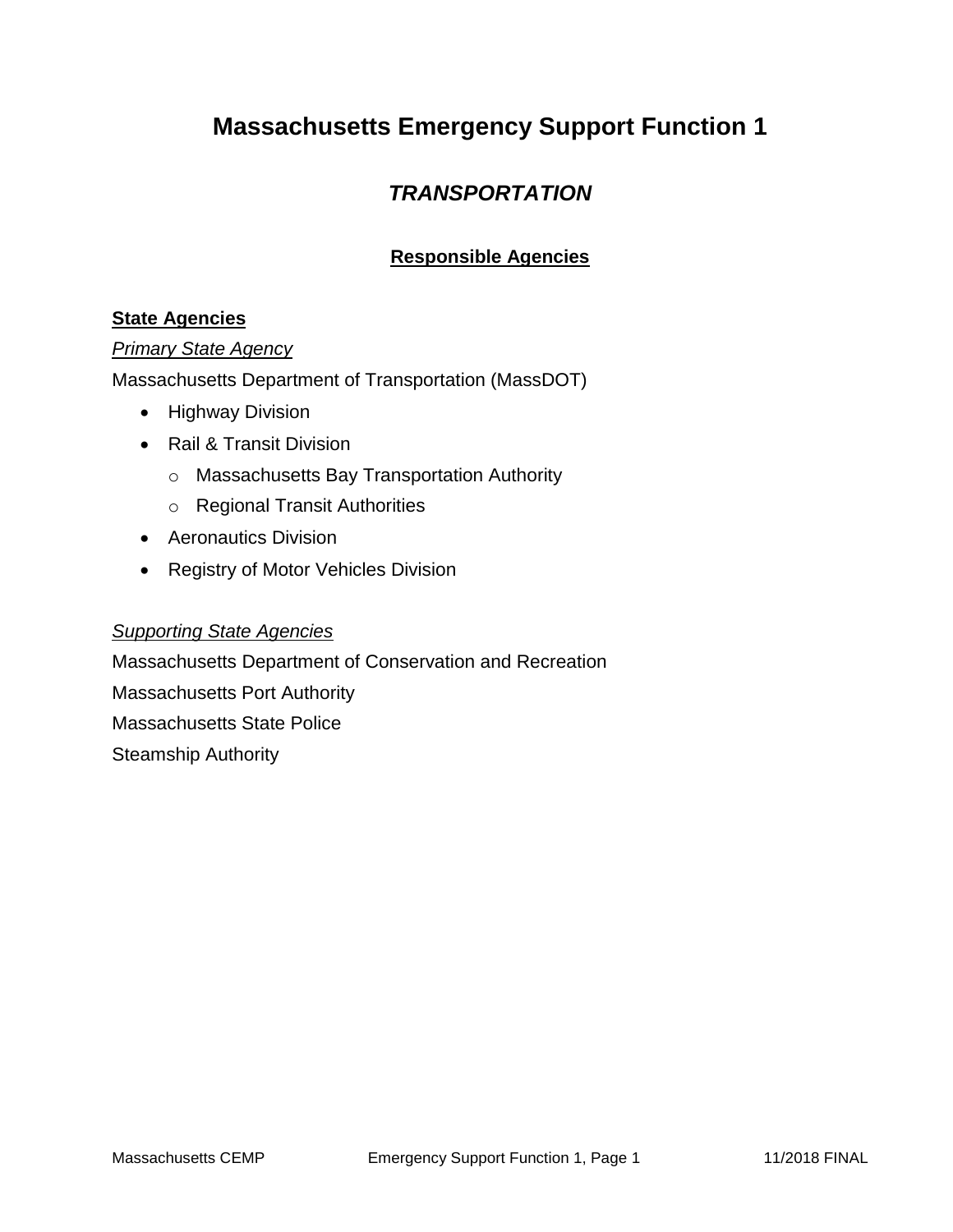# **1.0. INTRODUCTION**

## **1.1. Purpose**

The Massachusetts Emergency Support Function 1 (MAESF-1) *Transportation* provides a framework for coordination and cooperation across state agencies regarding transportation needs, issues, and activities before, during, and after a disaster, emergency, or planned event in the Commonwealth. In addition, this Annex details how the Commonwealth will provide transportation related support and assistance to local jurisdictions in the event local needs exceed available local resources during an emergency.

## **1.2. Scope**

This annex is applicable to agencies and departments in the Commonwealth, as well as affiliated transportation partners, with a role in supporting transportation-related activities in response to a disaster or a planned event. For purposes of MAESF-1, transportation infrastructure includes roadways, bridges, tunnels, airports, seaports, ferries, railroads, subways, vehicles (buses, trucks, etc.), and other similar structures.

The following are the objectives of MAESF-1:

- Establish a framework for state-level emergency related transportation preparedness, mitigation, response, and recovery activities.
- Coordinate transportation response and recovery operations at the state level to maximize the use of all modes of public and private transportation for the purpose of moving people, materials, goods, and services to and from impacted areas as efficiently as possible.
- Share information and coordinate response activities across pertinent state agencies regarding transportation related requests for assistance in a manner that ensures consistency with established state transportation policies and procedures.
- Monitor and mitigate potential effects of a disaster on critical state-level transportation infrastructure before, during, and after an incident, with particular attention to problems that may threaten public safety or disrupt response activities.
- Provide situational awareness and expertise on the status of transportation infrastructure in Massachusetts and neighboring states.
- Provide resources to support evacuation and re-entry decision-making processes.
- Monitor and control road, rail, air, and water traffic to ensure the safety of the general public and the efficient flow of personnel, assets, and commodities into areas threatened or impacted by a disaster.
- Coordinate resources to assist and support evacuation activities, including vehicles, message boards, etc.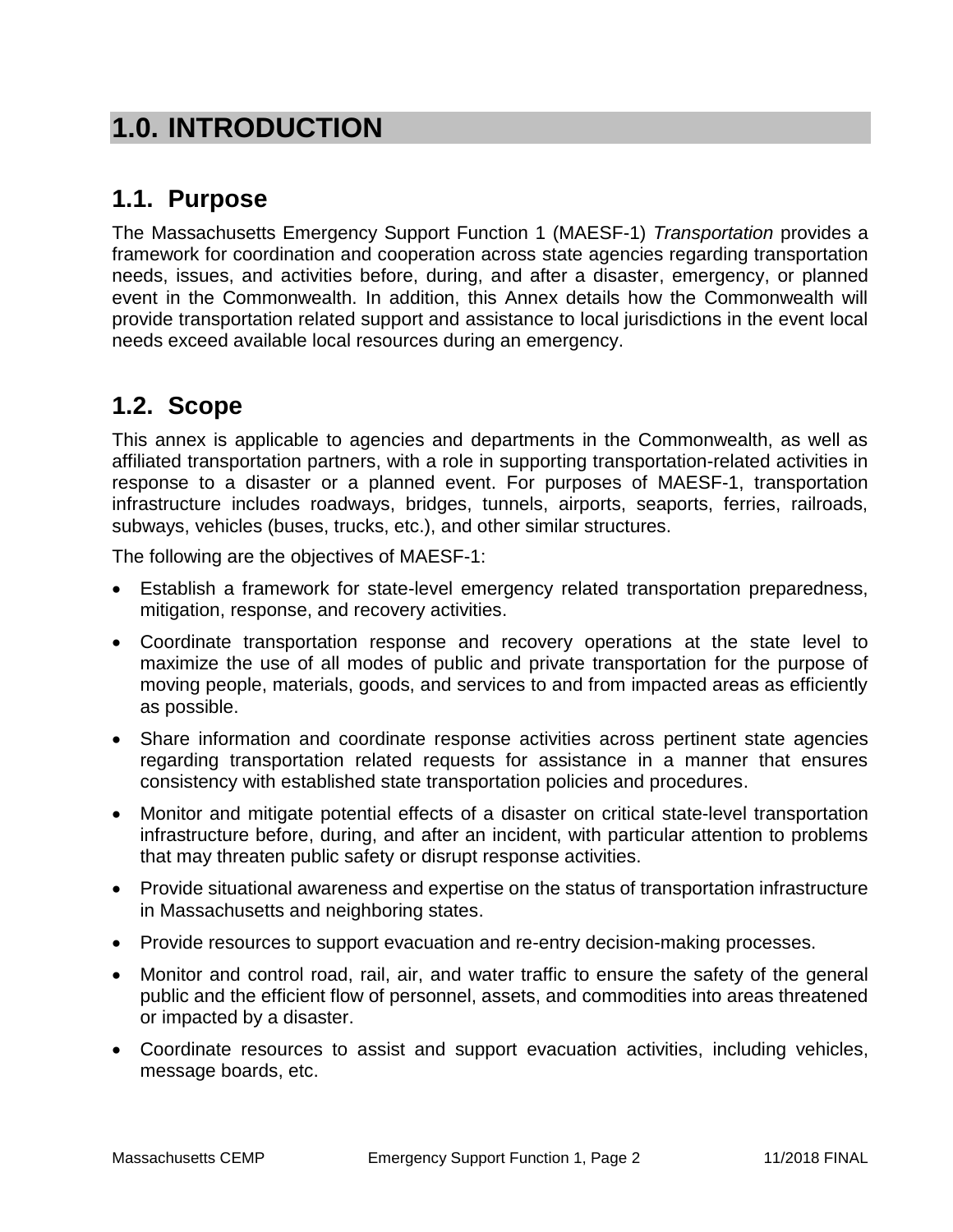- Coordinate resources to assist and support the staging, transportation, or distribution of commodities.
- Coordinate resources to conduct emergency clearance of debris and obstructions from impacted transportation infrastructure.
- As required, coordinate resources to make emergency repairs to transportation infrastructure to maintain and/or restore the flow of personnel, assets, and commodities into impacted areas.
- Coordinate resources to assist in the re-entry of residents to evacuated areas.

### **1.3. Policies**

- This annex supports and does not supplant local, state, or federal transportation plans or policies.
- Governor's Executive Order #144 requires all executive branch state agencies to designate a minimum of two liaisons to MEMA for the purposes of coordinating resources, training, and operations.
- Local transportation assets will remain in the control of the respective jurisdiction.
- Transportation resources will be prioritized for use within the owner agency for appropriate needs before they can be made available to support external requests ("state assistance").
- State assistance provided to cities and towns may consist of personnel, equipment, facilities, materials and supplies, and/or subject matter expertise.
- State assistance requests will be vetted to ensure they meet the currently established emergency priorities and can be fulfilled without impacting operational needs.
- State assistance will be prioritized in the following manner:
	- 1. Life safety, including evacuation of individuals from at-risk areas.
	- 2. Restoration of critical infrastructure to support emergency response, including power restoration.
	- 3. Commodities movement and distribution.
- State assistance for emergency repairs to or debris clearance from critical transportation infrastructure is intended to support the re-opening of transportation corridors to facilitate the passage of emergency traffic, not to restore damaged transportation infrastructure to pre-disaster conditions. Permanent repairs and final debris removal/disposal following an emergency or disaster remain the responsibility of local governments.
- Depending on weather conditions, highway speed limits may be lowered and/or permitted vehicles (such as tandems and tankers) may be prohibited from using the Massachusetts Turnpike by joint decision of MassDOT and the State Police.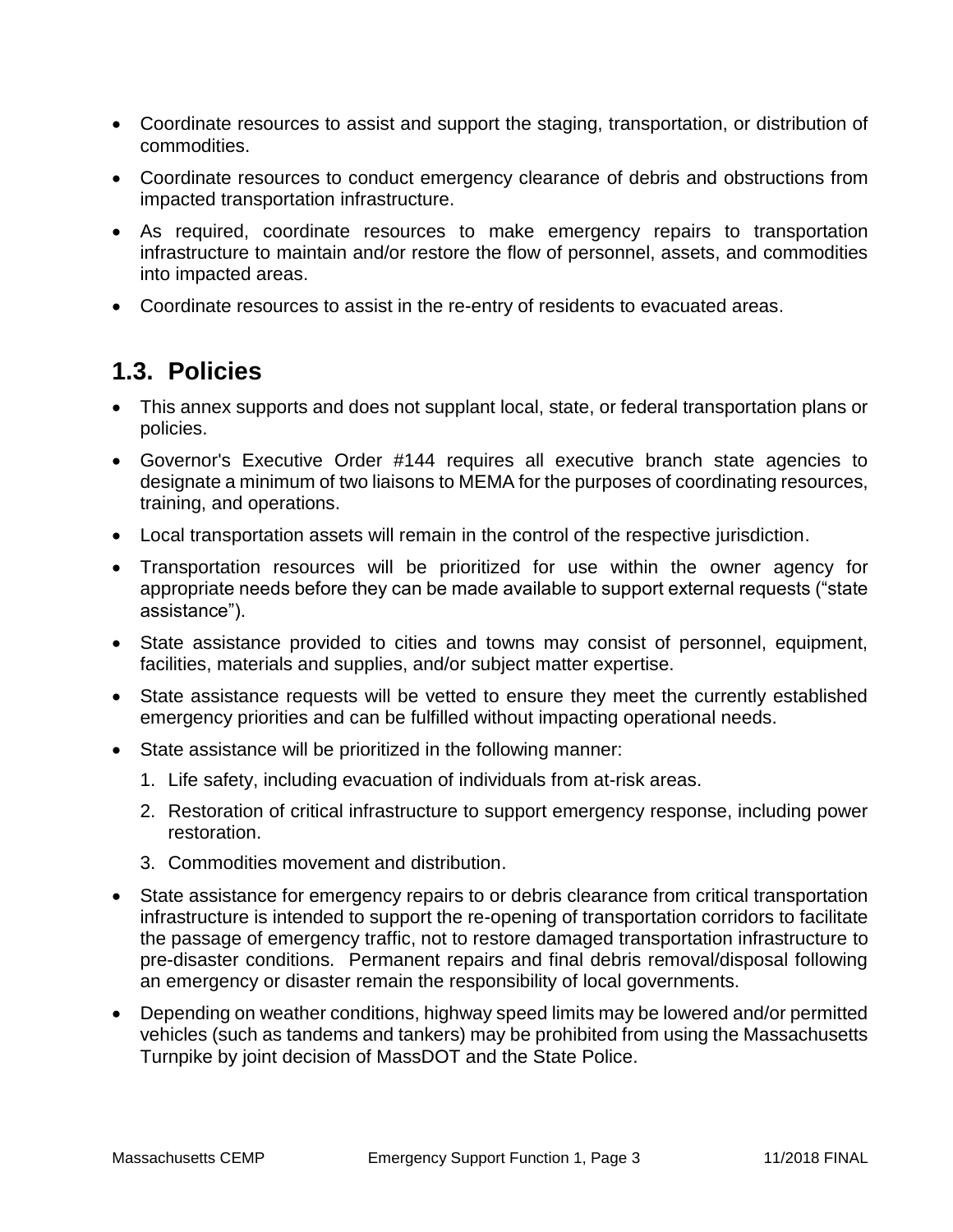- Tolls may be waived on toll roads, bridges, and tunnels during emergency events by decision of MassDOT.
- MBTA and regional transit service may be restricted or shut down as conditions warrant.
- If warranted by conditions, a ban on highway travel may be implemented if ordered by the Governor. Such a ban will normally exclude those supporting an emergency response.

# **2.0 SITUATION AND ASSUMPTIONS**

## **2.1. Situation**

Disasters or emergency incidents impacting Massachusetts will likely impact one or more elements of transportation infrastructure. This will adversely affect life safety in affected areas by impeding evacuations, access by first responders, or the flow of aid to disaster survivors. While any type of disaster can potentially affect transportation infrastructure, historically transportation infrastructure has been most frequently impacted by snow and ice accumulation during winter storms, debris from windstorms, tropical storms, or hurricanes, and flooding from rain events or storm surge.

A planned or spontaneous evacuation of large numbers of people from areas threatened or affected by a disaster impact transportation infrastructure access and capacity, even when no damage to the infrastructure itself has occurred.

In addition, disasters and large-scale planned events may strain transportation infrastructure access and capacity, and may result in transportation corridors being closed to vehicular traffic for extended periods of time.

## **2.2. Planning Assumptions**

- Local governments have emergency management resources, plans, and procedures already in place.
- Many incidents, such as vehicle accidents, construction-related road closures, etc., affect transportation infrastructure, but are local in scope and can be addressed by local or state agencies as part of their normal day-to-day operations using resources readily available to them.
- When an incident occurs, local governments will use their own response resources first, supplemented as needed by resources available through mutual aid or private sector contracts. Local governments will request state assistance when its ability to respond to the incident exceeds or is expected to exceed their own capacity.
- Demand on local resources in anticipation of or response to a major threat may quickly overwhelm local transportation capabilities for personnel, equipment, and fuel.
- In a "no-notice" incident, local resources may be damaged and potentially unavailable to support evacuation or commodities distribution, requiring immediate state assistance.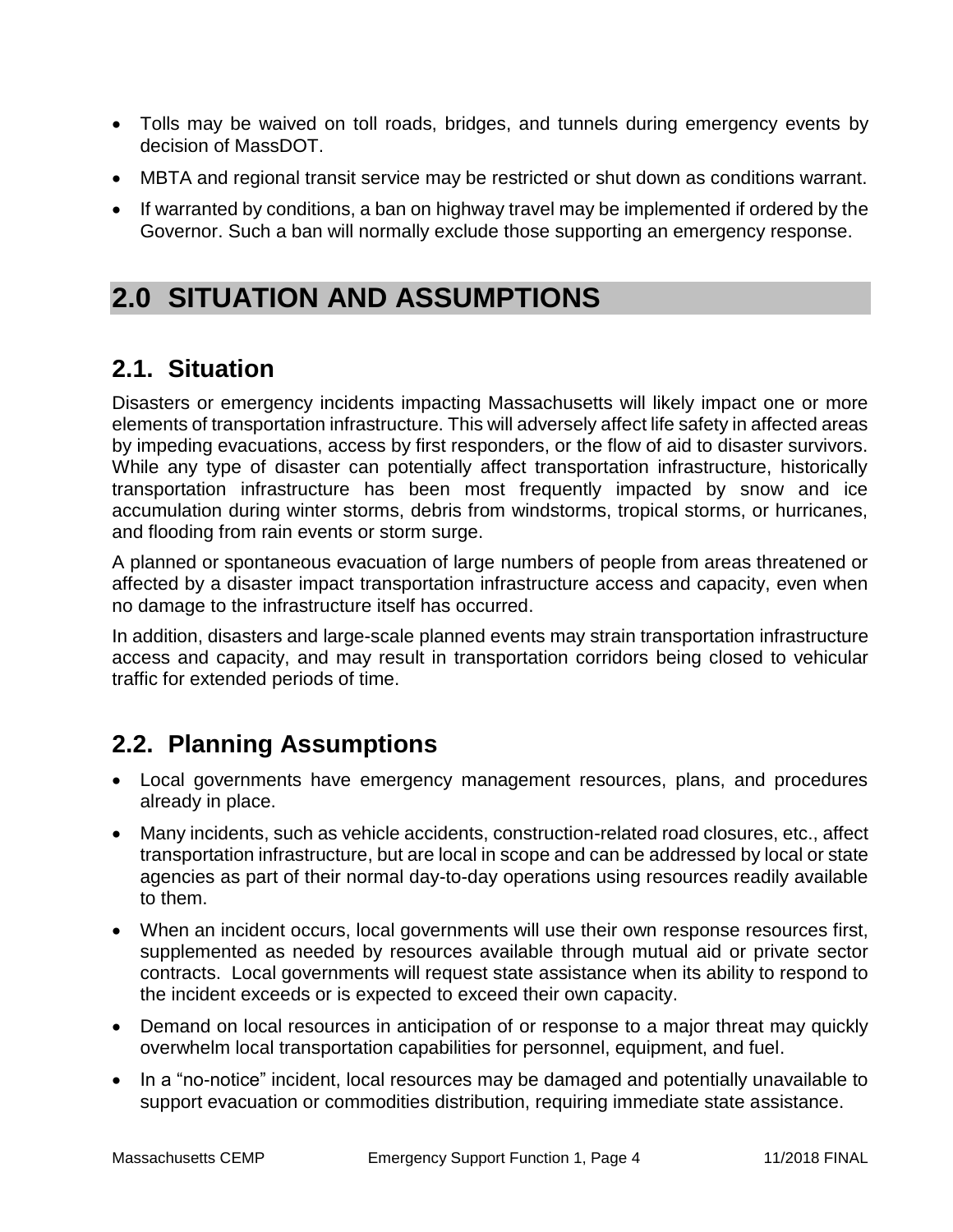- State assistance from MAESF-1 agencies will be available so long as the agencies' internal operational resource needs are met.
- Access to impacted areas will be severely limited and may be accessible only via air or water transportation assets.
- MAESF-1 agencies have developed internal plans and procedures for implementing this annex.
- Maintaining coordination and situational awareness across transportation agencies regarding resource needs, ingress and egress information, damage assessments, and transportation route and mode information will be vital to conducting effective prevention, preparedness, response, recovery, and mitigation activities;
- The state has resources and expertise that can be used to supplement local efforts. Federal assistance may be requested to support state and local efforts if an incident exceeds state and local capabilities.
- Depending on the magnitude of the incident, resources from other states or the federal government may not be available for use in Massachusetts until as long as 72 hours after the incident occurs.

# **3.0. CONCEPT OF OPERATIONS**

### **3.1. General**

This annex will be activated at the direction of MEMA when there is potential for or an actual disaster situation or planned event impacting transportation infrastructure or requiring state transportation resources. MEMA will notify the primary agency at the time of State Emergency Operations Center (SEOC) activation to provide overall coordination of MAESF-1 and to ensure staffing of MAESF-1 with appropriate representatives given the incident type and resource needs. MAESF-1 representatives will provide direction to and work in conjunction with all other MAESF-1 agencies to cohesively coordinate the activities of MAESF-1.

MAESF-1 reports to the SEOC Operations Section, with an indirect report to the Planning Section. Depending on the size, scope, and complexity of the incident, the SEOC organizational chart may be expanded, to ensure proper Span of Control is maintained. To accommodate this, the ESFs may be aligned in appropriate Branches, with similar MAESF's grouped together. In this scenario, MAESF-1 will be organized under the Infrastructure Branch, together with MAESF's 2, 3, 12, and 17.

## **3.2. Organization**

- All personnel and activities associated with MAESF-1 will operate under the Incident Command System.
- Mass DOT has been designated the primary agency for MAESF-1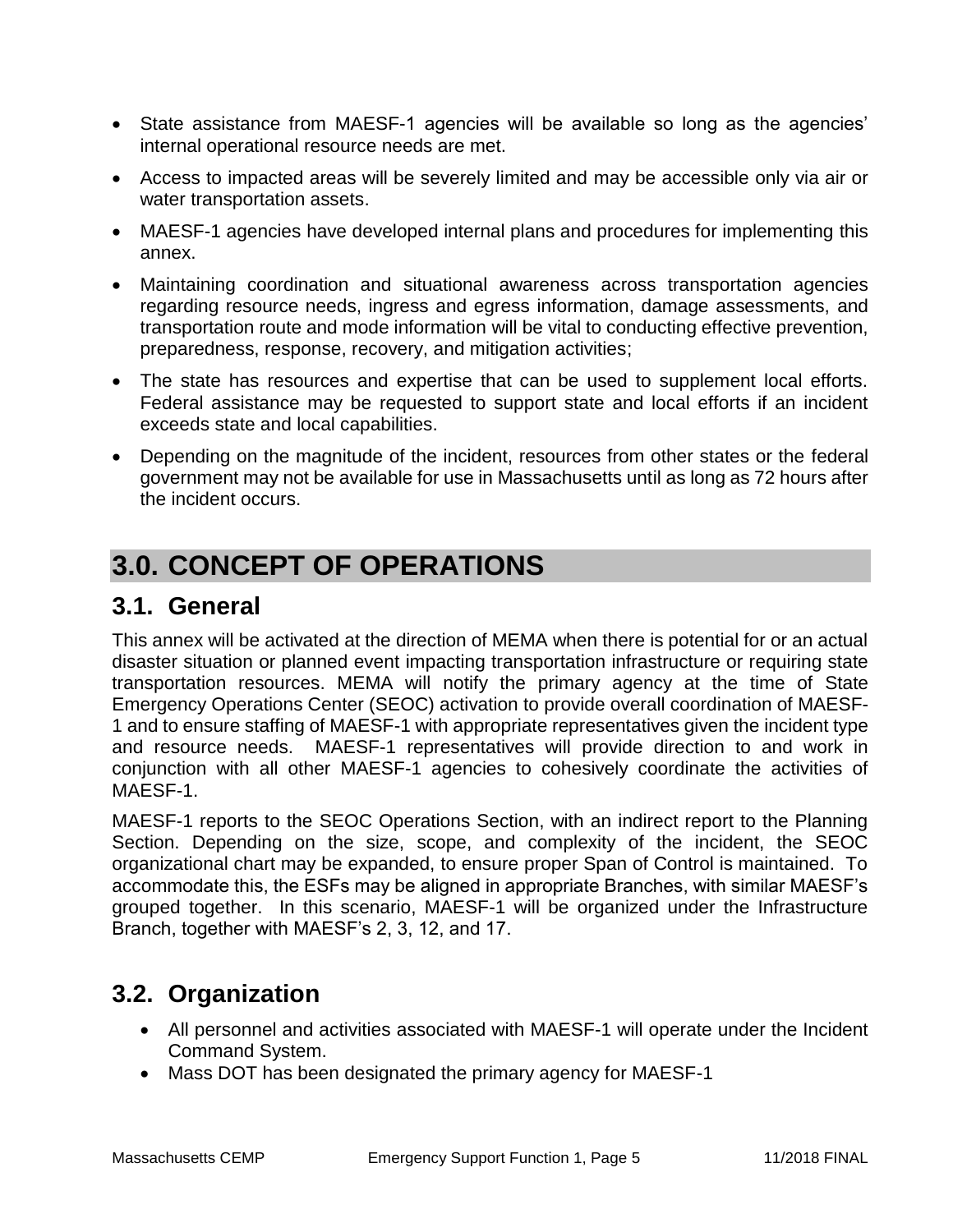MAESF-1 agencies that fall under the MassDOT umbrella have collectively designated a team of persons, each of whom can serve on behalf of all MassDOT agencies at the SEOC to support MAESF-1 activities. Each of them will have the capability and authority to reach back to MassDOT agencies to request resources and obtain necessary information to support the response to the incident.

### **3.3. Notification**

MEMA will notify the MAESF-1 primary agency when there is or will be an SEOC activation requiring MAESF-1 representation. This may include coordination and implementation of transportation-related requests for assistance, and maintenance of situational awareness on the status and capacity of transportation infrastructure.

### **3.4. Activities**

Responsible agencies for MAESF-1 should conduct the following actions:

### **a. Prevention Actions**

- Communicate and share information across agencies with transportation responsibilities.
- Collaborate and coordinate on transportation related prevention and security initiatives.
- Identify opportunities to collaborate on protection of critical transportation related infrastructure and key resources in the Commonwealth.
- Identify potential emergency transportation issues and collaborate to develop or recommend protocols, procedures, and policies to prevent or mitigate their effects.

### **b. Preparedness Actions**

- MEMA will convene regular meetings of MAESF-1 stakeholders and/or Emergency Support Function Team to review and update this annex and standard operating procedures.
- Develop and maintain internal agency operational plans and procedures, resource directories, and emergency contact lists to support MAESF-1 activities.
- Ensure procedures are in place to access directory information and quickly notify personnel in support of this plan.
- Maintain current inventories of agency facilities, equipment, and materials and supplies by transportation mode.
- Complete appropriate training.
- Ensure that MAESF-1 agencies have pre-designated staff available to support this annex and SEOC operations.
- Ensure that MAESF-1 stakeholders notify MEMA of staff changes.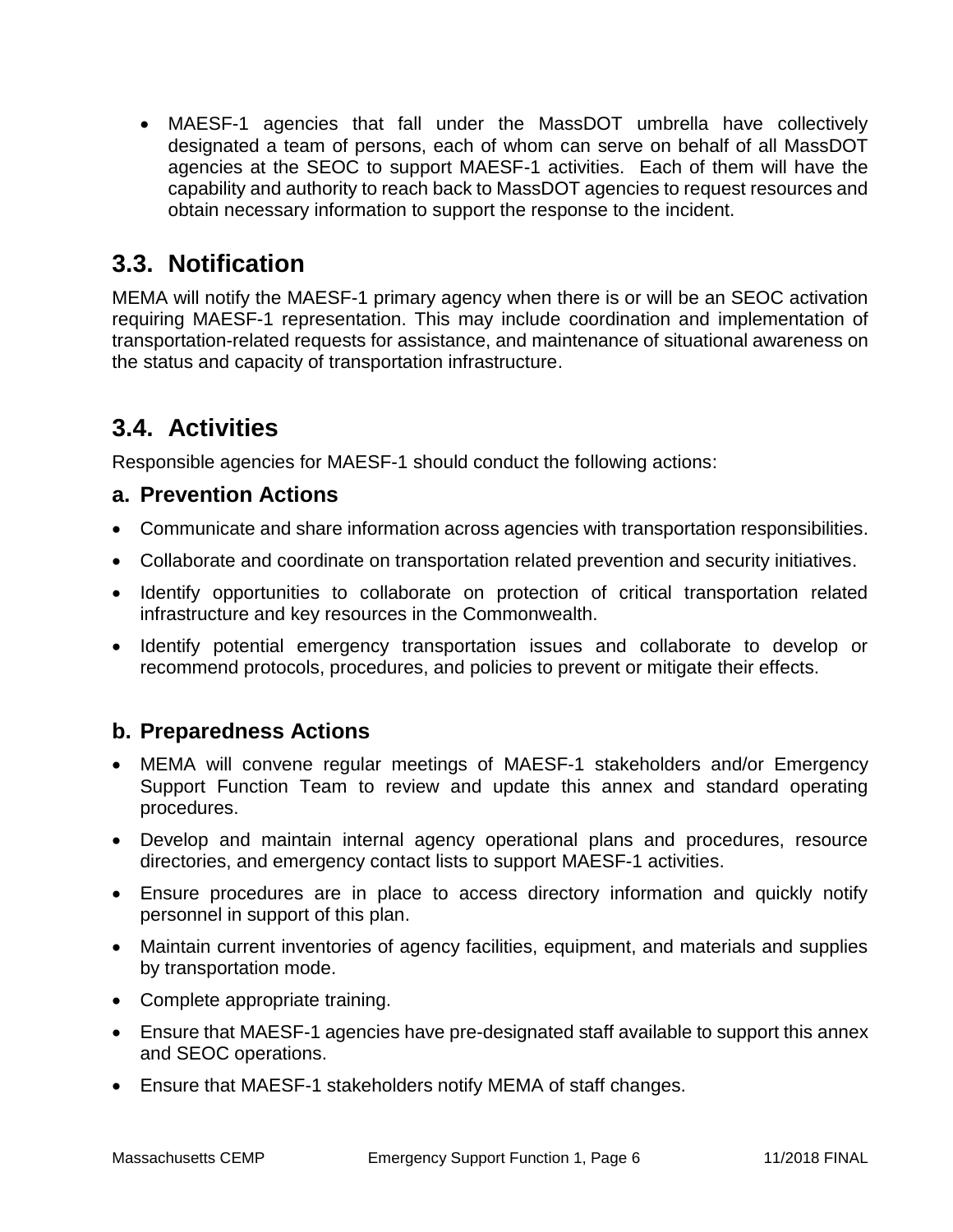• Participate in exercises and training in order to test, validate, and provide working experience for MAESF-1 liaisons on this annex and related procedures.

### **c. Response Actions**

#### **Pre-Impact**

Upon receiving notification to report to the SEOC in preparation of an incident or planned event, MAESF-1 agencies and organizations will complete the following actions commensurate with emergency priorities within the state and based on the availability of resources:

- Provide appropriate representative(s) to the SEOC to support MAESF-1 pre-incident planning activities.
- Maintain communications with the SEOC, obtain status reports, and keep the SEOC informed of progress of assigned tasks.
- Notify the appropriate points of contact at each respective agency and organization to pre-position resources and response personnel as needed.
- Review existing plans and procedures.
- Ensure agency decision makers are kept informed of the situation.
- Test communications systems.
- Coordinate information to verify available transportation resources and capabilities and report this information on a regular basis to the SEOC Operations Section.
- Provide situational awareness information for reports and/or statements to the SEOC Planning Section as needed.
- Coordinate with other functional areas in anticipation of projected transportation related needs and coordinate appropriate response efforts.
- Identify and coordinate the mobilization and pre-positioning of response resources preincident once it is apparent that state transportation resources will be required, or as requested by the SEOC Manager.
- As needed, coordinate with MAESF-15 *Public Information and External Affairs* on public messaging that can be posted on variable message boards and other transportationrelated information portals.

#### **Initial Response**

- If not already done, provide appropriate representative(s) to the SEOC to support MAESF-1.
- Designate appropriate staff to support response
- Verify inventories of available resources and capabilities and provide a summary listing to the SEOC Operations Section.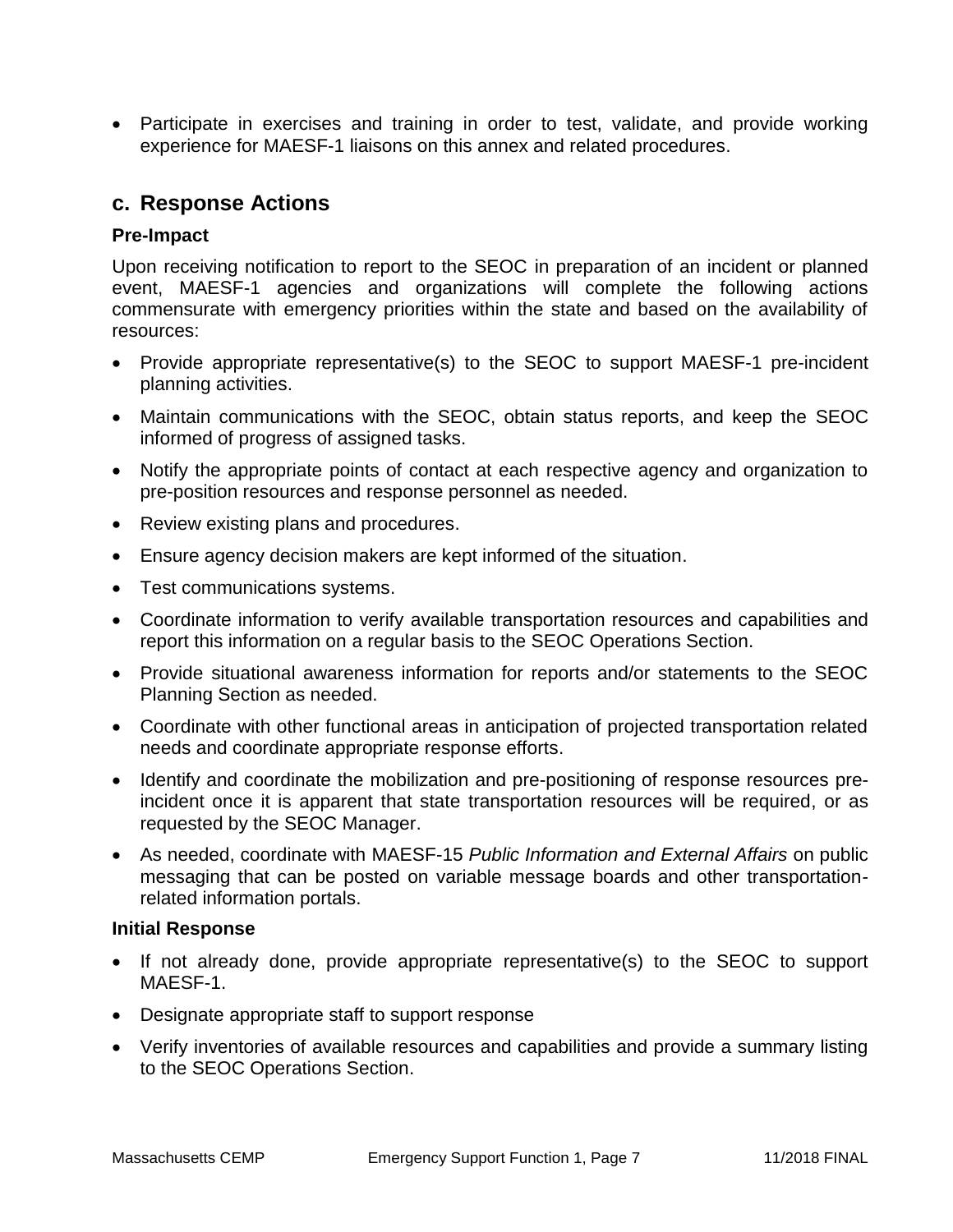- Establish communications with appropriate agency field personnel to coordinate response efforts.
- Provide information as needed to the SEOC Planning Section to facilitate the development or update of Situation Reports, Situational Awareness Statements, and the SEOC Roster. In addition, use information provided by the SEOC Planning Section to plan effective response actions.
- Monitor transportation infrastructure and maintain situational awareness on threats or impacts to transportation infrastructure.
- Identify and coordinate the staging of transportation response resources.
- $\bullet$  Pre-position recovery resources at the nearest staging area(s), as needed.
- Coordinate resources to support the emergency repair of damaged transportation infrastructure to ensure an uninterrupted flow of personnel, commodities, and services into affected areas.
- Coordinate with MAESF-2 *Communications*, to ensure that access roads leading to communications towers are passable for emergency traffic.
- Coordinate with MAESF-3 *Public Works and Engineering*, to commit agency resources for the emergency clearance of debris, construction work, and other public works-related tasks as needed.
- Communicate and coordinate with MAESF-6 *Mass Care, Emergency Housing, Human Services*, to identify needs related to transportation of evacuees to shelters during evacuations;
- Communicate and coordinate with MAESF-10 *Hazardous Materials and Environmental Protection*, to identify any known hazardous materials transporters such as oil tankers, barges, or trucks that could be affected by an emergency or disaster and could have a bearing on the commitment of transportation resources.
- Communicate and coordinate with MAESF-13 *Public Safety and Security*, for transportation related and traffic control needs concerning public safety and security.
- As needed, coordinate with MAESF-15 *Public Information and External Affairs* on public messaging that can be posted on variable message boards and other transportationrelated information portals.
- Implement predetermined cost accounting measures for tracking overall MAESF-1 personnel, equipment, materials, and other costs incurred during emergency response actions.
- Coordinate with Federal Emergency Support Function (ESF) counterpart as needed.

#### **Continuing Response**

 Coordinate resources to support resource requests, including evacuation and the transportation of personnel, commodities, and services.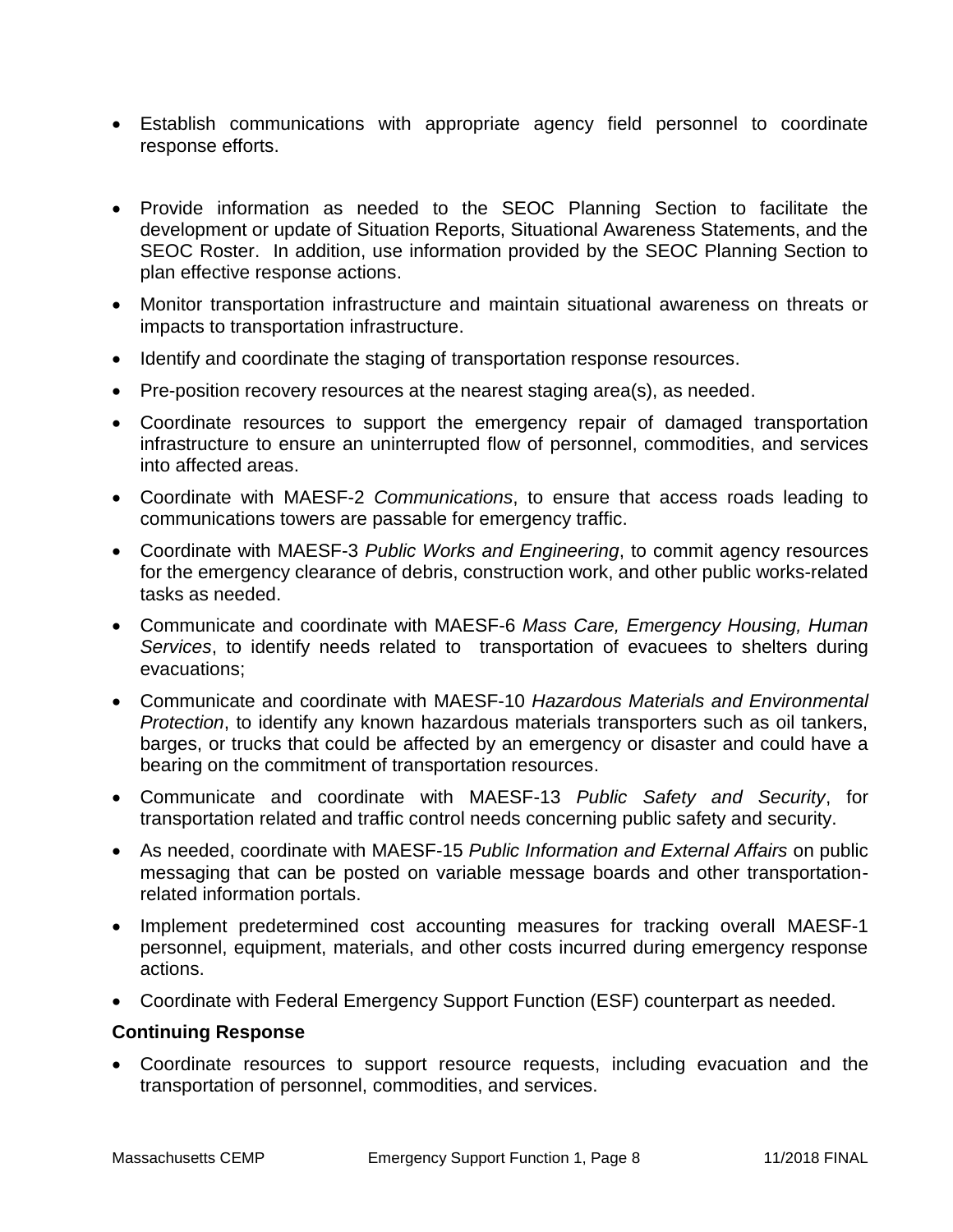- Conduct ongoing re-assessment of priorities and strategies to meet the most critical of transportation needs.
- Track committed transportation resources and provide regular updates to the SEOC Operations Section on the status of all missions assigned to MAESF-1*.*
- As needed, continue to coordinate with MAESF-2 *Communications*, to ensure that access roads leading to communications towers remain passable for emergency traffic.
- As needed, continue to coordinate with MAESF-3 *Public Works and Engineering*, to commit agency resources for debris removal, construction work, and other public worksrelated tasks as needed.
- As needed, continue to communicate and coordinate with MAESF-6 *Mass Care, Emergency Housing, Human Services*, to identify needs related to transportation of evacuees to shelters during evacuations.
- As needed, continue to communicate and coordinate with MAESF-10 *Hazardous Materials and Environmental Protection*, to identify any known hazardous materials transporters such as oil tankers, barges, or trucks that could be affected by an emergency or disaster and could have a bearing on the commitment of transportation resources.
- As needed, continue to communicate and coordinate with MAESF-13 *Public Safety and Security*, for transportation related and traffic control needs concerning public safety and security.
- As needed, continue to coordinate with MAESF-15 *Public Information and External Affairs* on public messaging that can be posted on variable message boards and other transportation-related information portals.
- Coordinate with other MAESFs as appropriate to anticipate projected transportation needs and/or coordinate appropriate response efforts.
- Provide information to the Planning Section as needed to update Situation Reports, Situational Awareness Statements, and the SEOC Roster.
- Draft recommendations for after-action reports and other reports as appropriate.

### **d. Recovery Actions**

- As needed, coordinate resources to support the return of evacuees to impacted areas.
- Provide assistance and technical expertise to MEMA damage assessment teams.
- Anticipate and prepare to provide technical assistance, personnel, and resources for ongoing restoration of transportation infrastructure.
- Coordinate with support agencies to ensure financial tracking of all deployed assets and adequate cost accounting measures are being used. Generate summary reports and share with the SEOC.
- Participate in after-action reviews.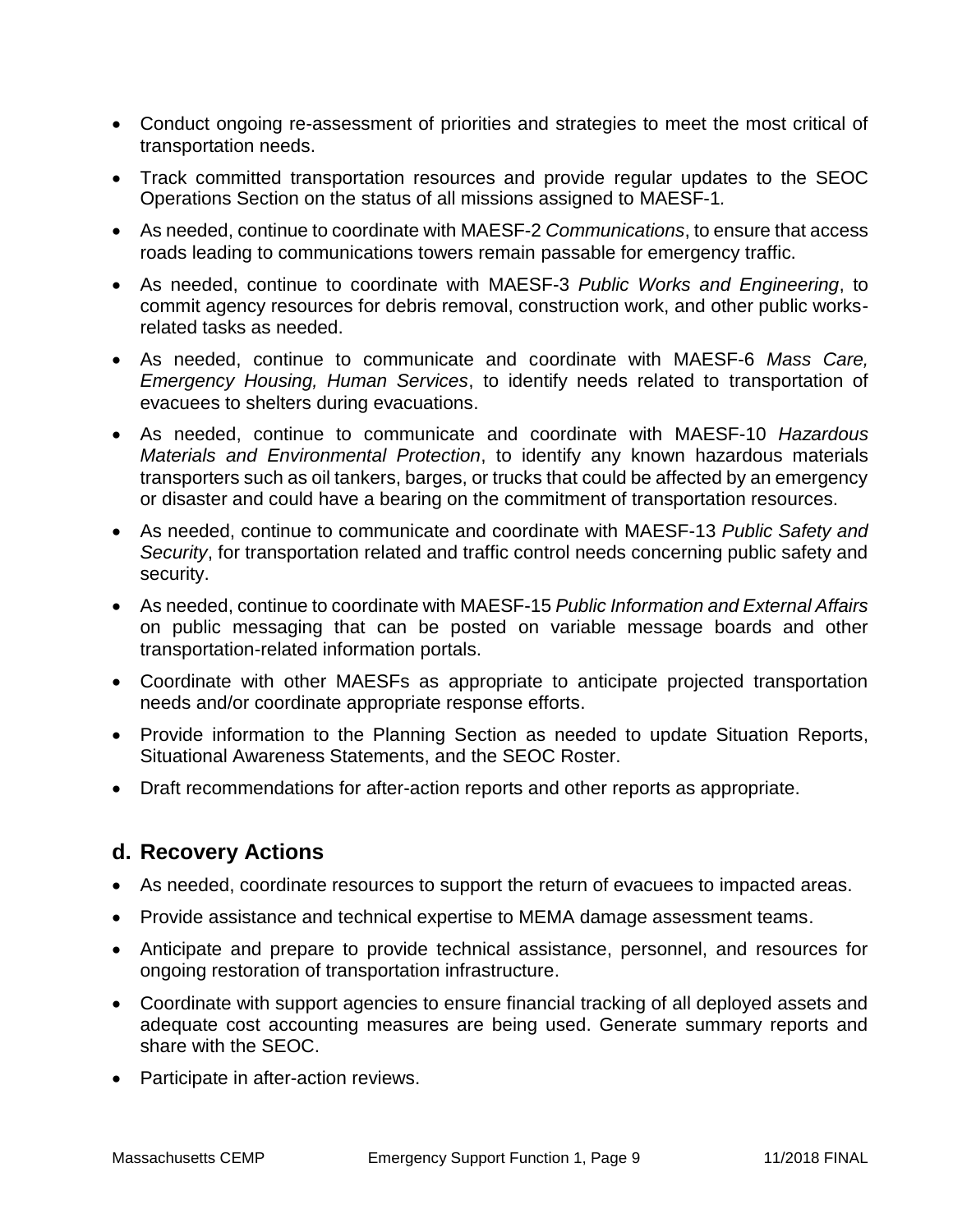### **e. Mitigation Actions**

- Identify potential emergency transportation issues and collaborate to develop or recommend plans, protocols, procedures, and policies to prevent or mitigate their effects.
- As needed, conduct assessments of MAESF-1 capabilities to identify potential resource shortfalls.
- As needed, develop plans to mitigate identified shortfalls of resources or capabilities.

## **4.0. RESPONSIBILITIES**

### **4.1. MAESF-1 Primary Agency Responsibilities**

#### **Prior to an activation:**

- Meet regularly with support agencies and MEMA to discuss and resolve issues relating to MAESF-1 administration and technology.
- Regularly meet and coordinate with MAESF-1 supporting agencies, to:
	- o Maintain a list of critical contacts, noting any changes to MEMA
	- o Maintain a list of ESF-specific assets which could be deployed during an emergency
	- o Maintain the ESF-1 Toolkit
	- o Report any unmet needs to MEMA
- Revise documentation and maintain technology needed to support activation.
- Maintain Situational Awareness, monitor weather conditions, and ensure a state of readiness for the ESF.
- As needed, pre-stage resources to support MAESF-1 requirements.
- Train and educate new MAESF-1 staff as needed and provide refresher training to existing staff as needed.
- Participate in planning for special events.
- Develop written guides and procedures to implement MAESF-1 responsibilities outlined in the CEMP.

#### **During an activation:**

- While Primary Agencies are designated in advance, this may be subject to change during an SEOC Activation, dependent on the specific circumstances and needs of the incident, and therefore the agency most appropriate to take the primary assignment.
- Staff the MAESF-1 work station at the SEOC.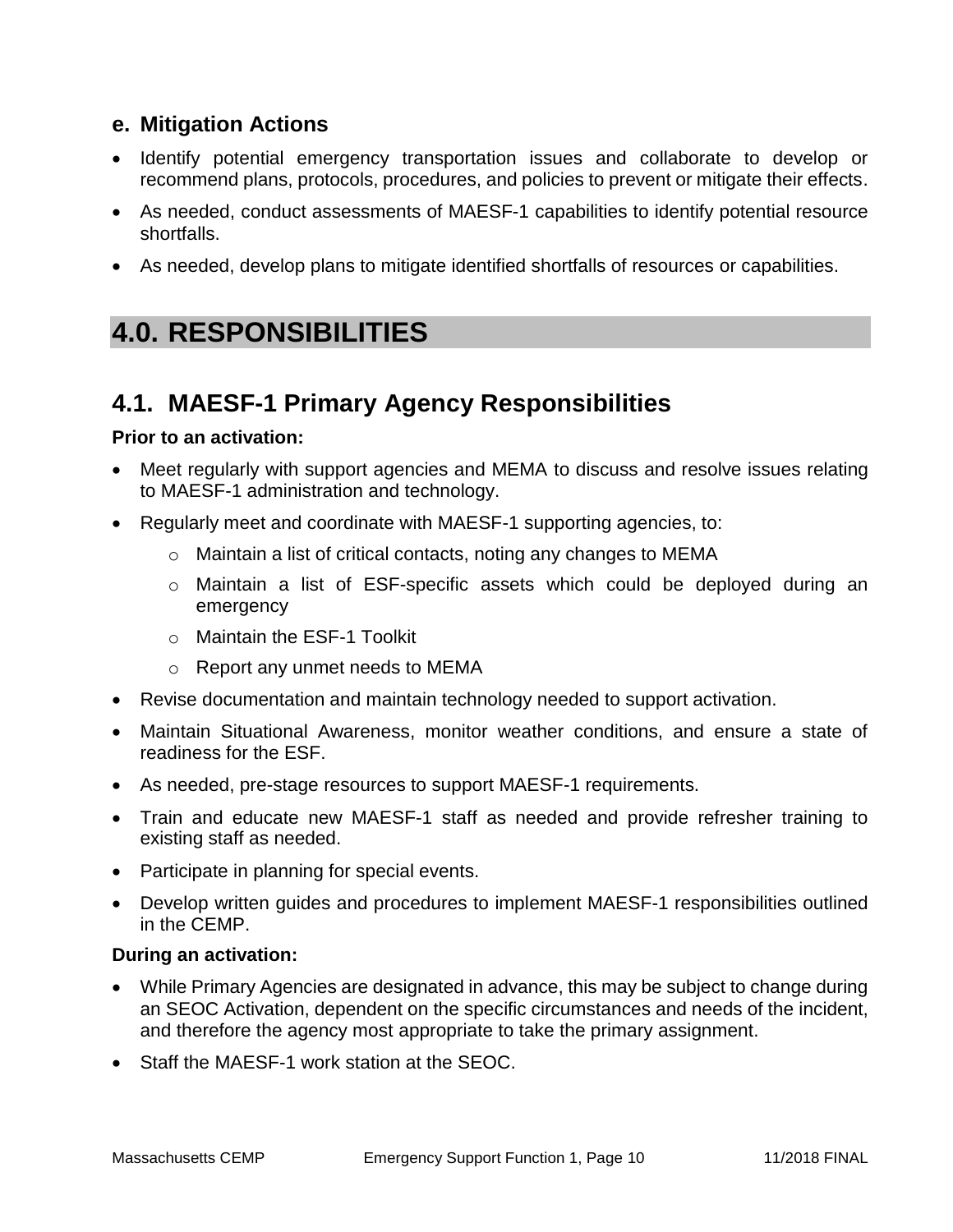- Identify and coordinate MAESF-1 staffing requirements at the SEOC and MEMA Regional Emergency Operation Centers (REOCs).
- Coordinate with support agencies and MEMA to manage transportation resources and prioritize transportation needs based on the protection of life and property.
- Receive resource requests and assess them to determine whether they a) meet current urgency criteria and b) whether MAESF-1 agencies are able to fulfill given current operational needs.
- Process and fulfill approved resource requests by coordinating with the appropriate MAESF-1 agency points of contact.
- Coordinate with other MAESFs to obtain information related to vendors, volunteer groups, and other organizations that may be able to supplement local and state transportation resources.
- Identify facilities for possible use as staging, refueling, or maintenance areas for transportation assets. Provide regular updates on ongoing MAESF-1 operations to the SEOC Command staff.
- Prepare and issue situational awareness updates regarding transportation agencies and status of key services, roadways, facilities.

#### **After activation:**

- If warranted, conduct an after action meeting and/or report for MAESF-1.
- Organize files and documents and restore technology to ensure readiness for next activation.
- As needed, support the collection of MAESF-1 costs incurred during the response, for potential reimbursement through the Stafford Act. This may include Preliminary Damage Assessments, costs, and other storm related expenses.

### **a. Massachusetts Department of Transportation (MassDOT)**

- The MassDOT Security and Emergency Management Department will serve as the lead coordinator for all agencies falling under the MassDOT umbrella. The Security and Emergency Management Department will:
	- o Train and maintain a qualified team of MAESF-1 representatives from all MAESF-1 agencies.
	- o Coordinate regular meetings and discussions between MAESF-1 agency representatives on topics relating to MAESF-1.
	- $\circ$  Oversee and maintain technology solutions such as file sharing and shared e-mail utilized by the MAESF-1 team.
	- o Serve as primary point of contact for all MEMA and other statewide initiatives and projects relating to both transportation and emergency management in any significant manner.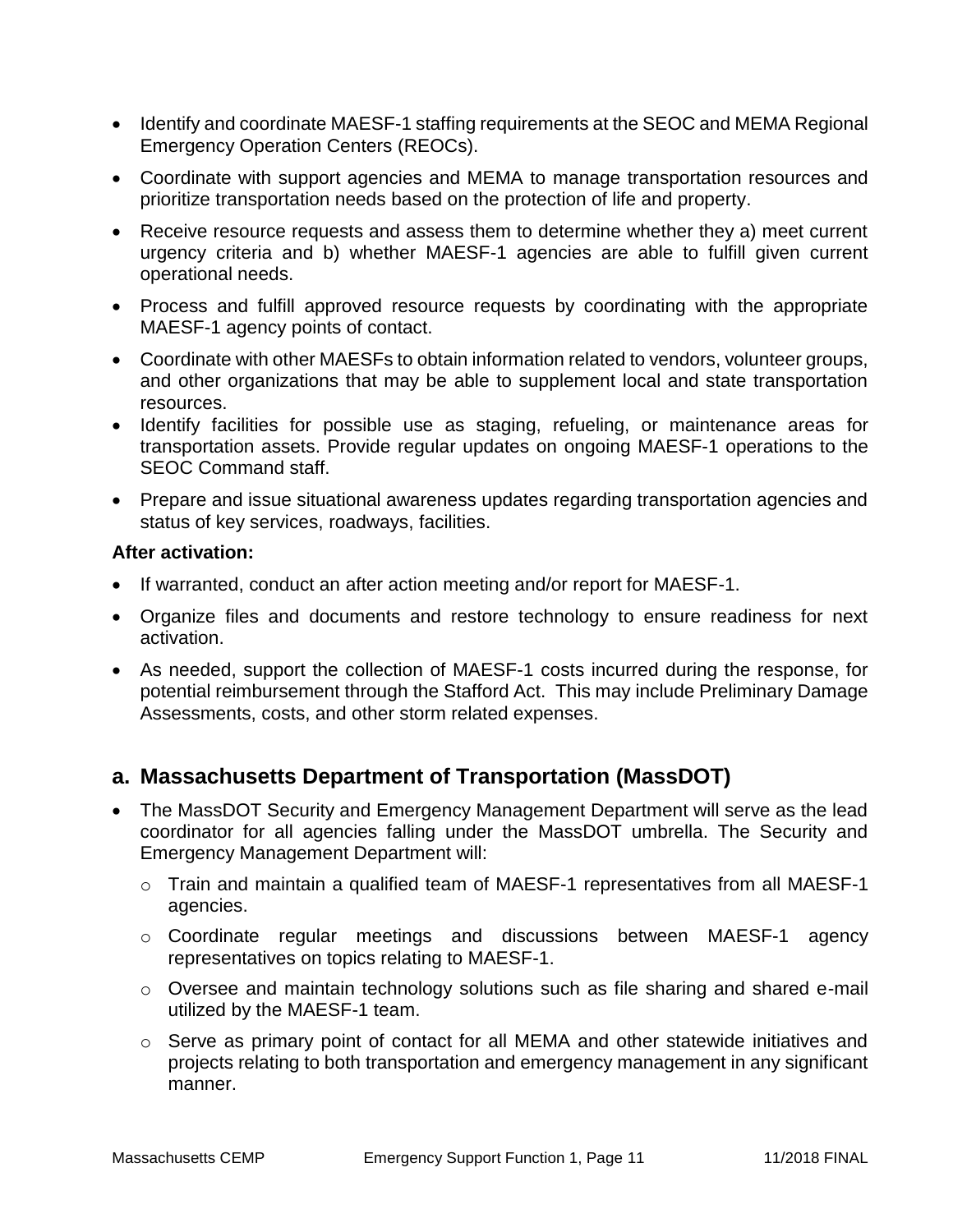- The MassDOT Facilities and IT departments will provide MAESF-1 team with situational awareness on the status of MassDOT facilities and IT infrastructure.
- Ensure that necessary cost accounting measures are implemented and that summary reports are generated as needed and shared via SEOC liaisons with SEOC Command staff.

#### **Highway Division**

- Provide MAESF-1 team with situational awareness on status of state roads, the Massachusetts Turnpike, the Sumner/Callahan/Ted Williams tunnels, the Zakim Bridge, and pertinent interstate roadways.
- Coordinate with Massachusetts State Police to determine if weather conditions warrant lowered speed limits or restriction of permitted vehicles on the Massachusetts Turnpike or elsewhere.
- Coordinate obtaining the authority to waive tolls on the Massachusetts Turnpike if conditions warrant.
- Provide resources to clear debris and perform emergency repairs to keep routes passable for emergency traffic.
- Provide resources to support the repair or replacement of missing or non-functional traffic control signs and signals in affected areas.
- Provide subject matter experts to conduct damage assessments, as requested.
- Provide resources to support requests for emergency debris clearance and emergency repairs to keep routes passable for emergency traffic.
- Make appropriate MassDOT facilities available for use as commodity or asset staging areas, as requested.
- Provide resources to assist in the movement and/or staging of commodities as needed.

#### **Rail & Transit Division**

#### **Massachusetts Bay Transit Authority (MBTA)**

- Provide MAESF-1 team with situational awareness on the status of railroads and of MBTA operated facilities and assets, including buses, trolleys, trackless trolleys, and rapid transit systems in the MBTA service area.
- Provide buses or other transportation assets as requested to facilitate evacuations or movements of people.
- Provide resources to assist in the movement and/or staging of commodities as needed.

#### **Regional Transit Authorities (RTAs)**

- Provide MAESF-1 team with situational awareness on status of regional transit authority (RTA) facilities and operations, including any service restrictions or cancellations.
- Provide buses or other transportation assets as requested to facilitate evacuations or other movements of large numbers of people.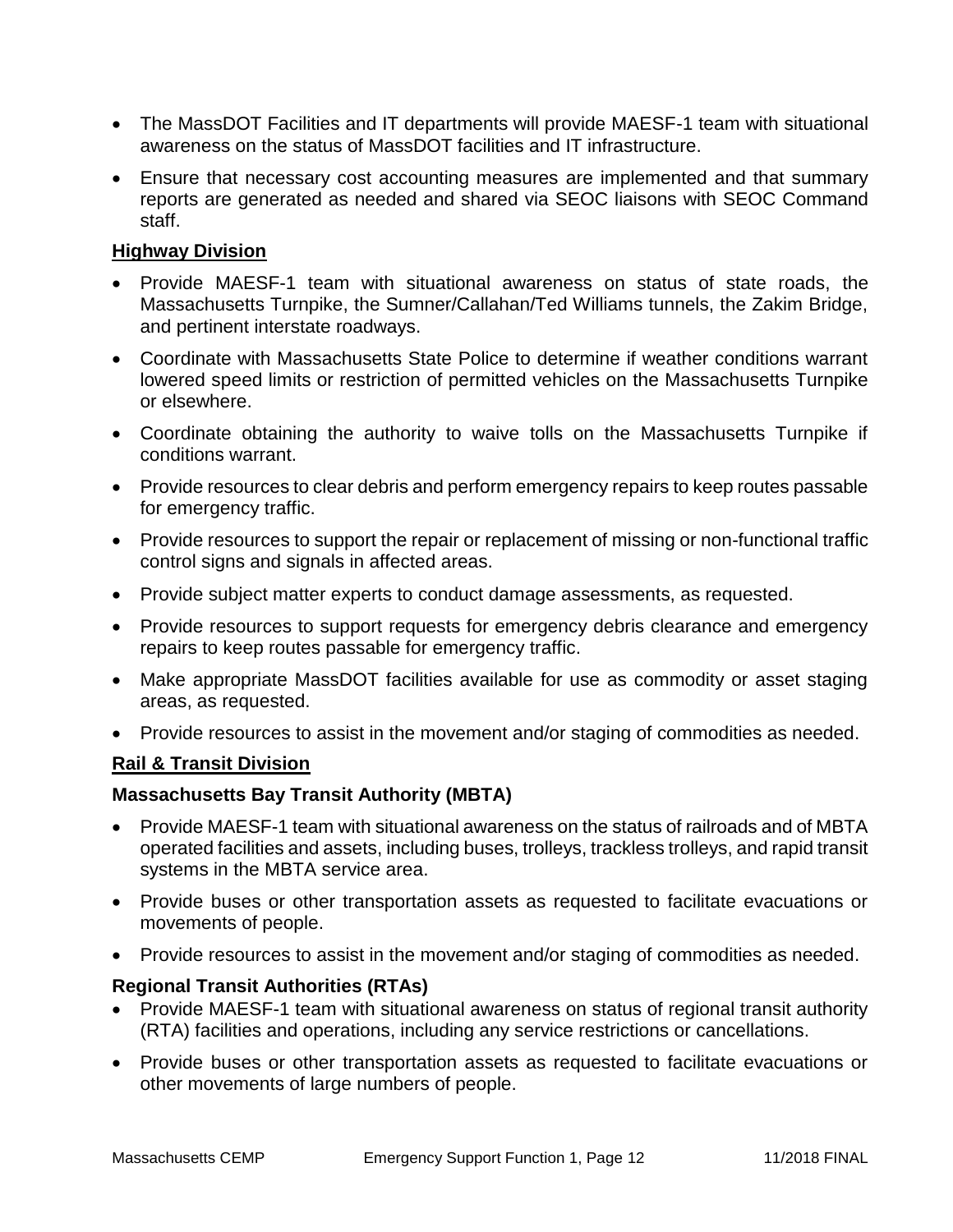• Provide resources to assist in the movement and/or staging of commodities as needed.

#### **Aeronautics Division**

- Provide MAESF-1 team with situational awareness on status of public- and privatelyowned public use airports, seaplane bases, and private-use landing areas.
- Coordinate closure of airspace as needed.
- Coordinate the provision of air assets for damage assessment or personnel transport as requested.

#### **Registry of Motor Vehicles Division**

• Provide MAESF-1 team with situational awareness on status of RMV branches.

## **4.2. MAESF-1 Supporting Agency Responsibilities**

NOTE: Agency responsibilities are always dependent on proper vetting of resource request and the individual agency's ability to provide the requested resource given current operational needs.

### **a. Massachusetts Department of Conservation and Recreation**

- Provide MAESF-1 team with situational awareness on status of DCR facilities and roadways.
- Provide resources to clear debris and perform emergency repairs to keep roadways passable for emergency traffic.
- Provide resources to ensure repair or replacement of missing or non-functional traffic control signs and signals on roads in affected areas.
- Provide resources to assist in the movement and/or staging of commodities as needed.
- Provide subject matter experts to teams conducting damage assessments, as requested.
- Provide resources to support requests for debris clearance and emergency repairs to keep routes passable for emergency traffic.
- Ensure that necessary cost accounting measures are implemented and that summary reports are generated as needed and shared via SEOC liaisons with SEOC Command staff.

### **b. Massachusetts Port Authority (Massport)**

- Provide MAESF-1 team with situational awareness on status of Massport facilities, including commercial and general aviation facilities at Logan, Hanscom, and Worcester Airports; maritime facilities at the Port of Boston including the Black Falcon and Conley terminals; and the Logan Express facilities and operations.
- Make appropriate Massport facilities available for use as commodity or asset staging areas, as requested.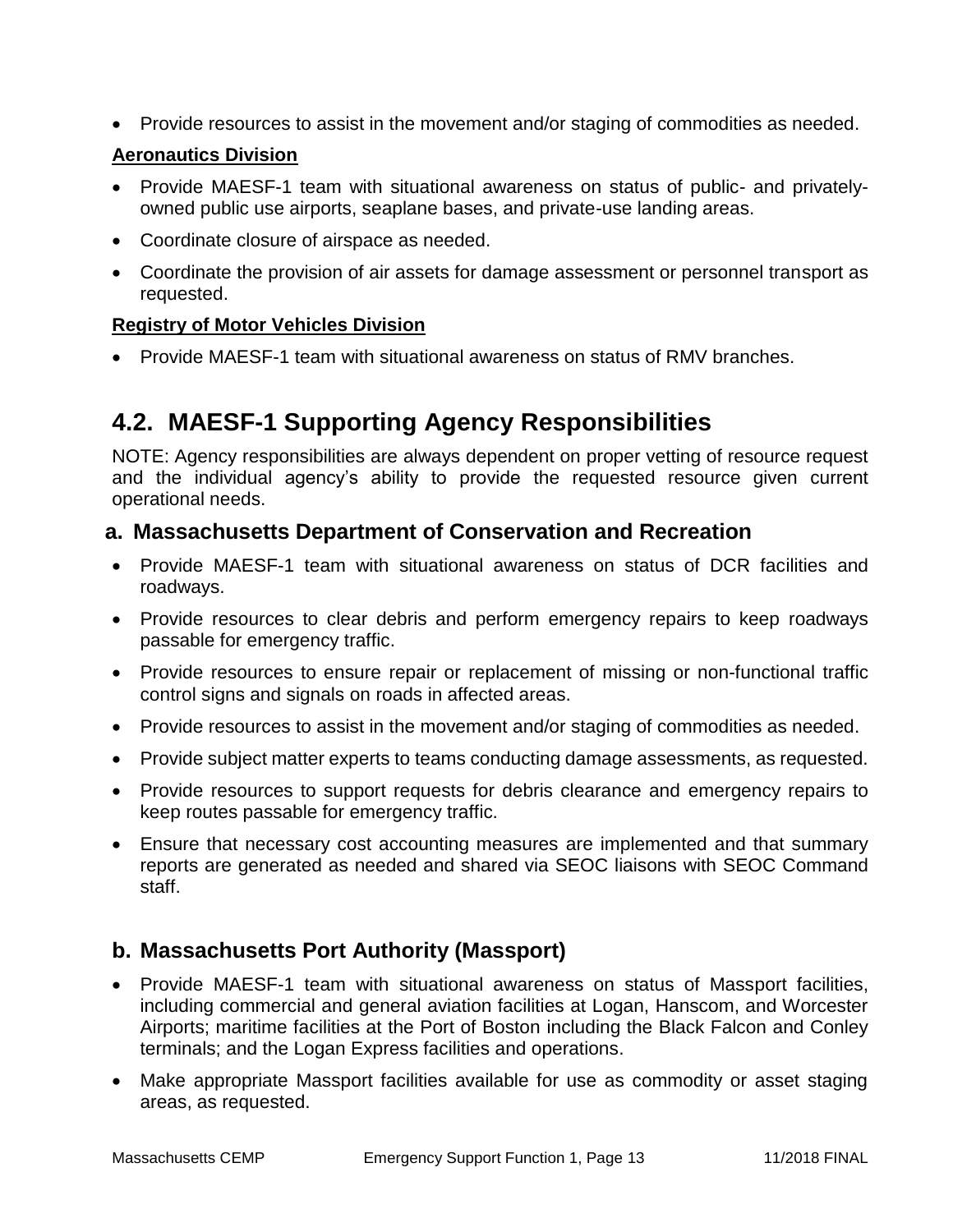- Provide resources to assist in the movement and/or staging of commodities as needed.
- Provide resources as needed to support transportation-related resource requests.
- In coordination with the US Coast Guard, ensure notification to harbor officers in affected areas of any requirements to secure access to drawbridges and restrict harbor traffic.
- Ensure that necessary cost accounting measures are implemented and that summary reports are generated as needed and shared via SEOC liaisons with SEOC Command staff.

### **c. Massachusetts State Police**

- Provide MAESF-1 team with situational awareness on road conditions statewide.
- Coordinate with MassDOT Highway Division to determine if weather conditions warrant lowered speed limits or restriction of permitted vehicles on state roadways.
- Provide assistance with closing or restricting access to areas impacted by a disaster.
- Assist with traffic control as requested.
- Coordinate the provision of air assets for damage assessment or personnel transport as requested.
- Coordinate convoys or escorts for emergency materials, commodities, or vehicles.
- Ensure that necessary cost accounting measures are implemented and that summary reports are generated as needed and shared via SEOC liaisons with SEOC Command staff.

### **d. Steamship Authority**

- Provide MAESF-1 team with situational awareness on status of Steamship Authority facilities and operations, including reduction or cancellation of ferry service to Martha's Vineyard and Nantucket.
- Provide resources to assist in the movement and/or staging of commodities as needed.

### **4.3. Other Agencies**

Other agencies not explicitly named in this annex may have authorities, resources, capabilities, or expertise required to support MAESF-1 activities. These agencies may be requested to support MAESF-1 activities as needed.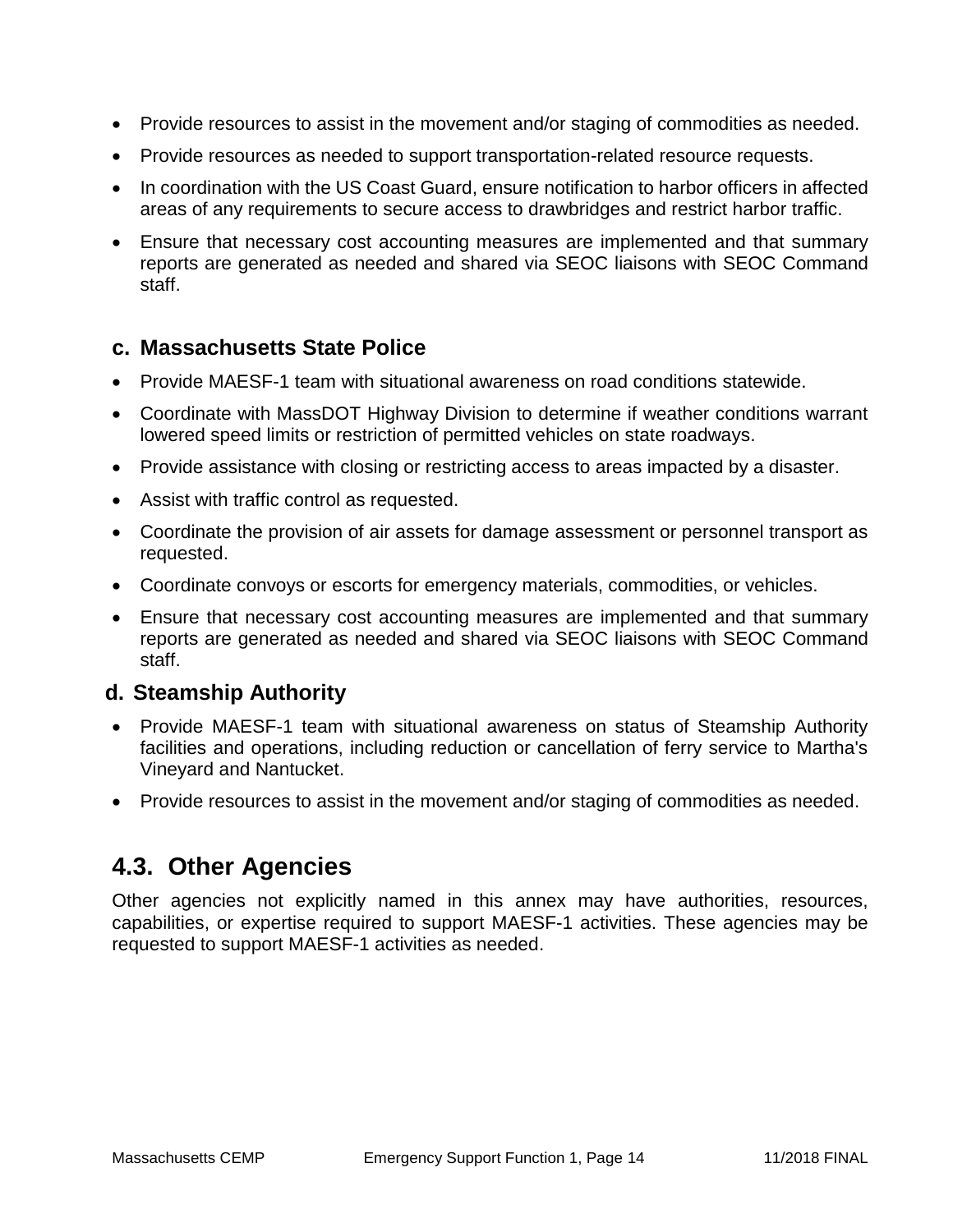# **5.0. ADMINISTRATION AND LOGISTICS**

## **5.1. Staffing**

As required by Massachusetts Executive Order 144, all MAESF-1 responsible agencies must designate at least two personnel to act as SEOC liaisons. As such, MAESF-1 liaisons will be drawn from all MAESF-1 agencies, as available. Each will be knowledgeable about the resources and capabilities of their respective agencies as well as MAESF-1 agencies in general. Each should also have access to the appropriate authorities for committing said resources and capabilities.

## **5.2. Mutual Aid**

The process for requesting mutual aid from entities either within or outside of Massachusetts is described in the "Mutual Aid" section of the State CEMP Base Plan.

## **5.3. Annex Review and Maintenance**

This annex will be updated every two years at a minimum, in accordance with the Emergency Management Program Administrative Policy, and will ensure that appropriate stakeholder input is incorporated into updates. Additionally, the annex will be reviewed following any exercise or activation of the plan that identifies potential improvements. Revisions to this annex will supersede all previous editions and will be effective immediately.

# **6.0. AUTHORITIES, RESOURCES, AND REFERENCES**

## **6.1. Authorities**

See Authorities section of the State CEMP Base Plan.

### **6.2. Resources**

See Resources section of the State CEMP Base Plan.